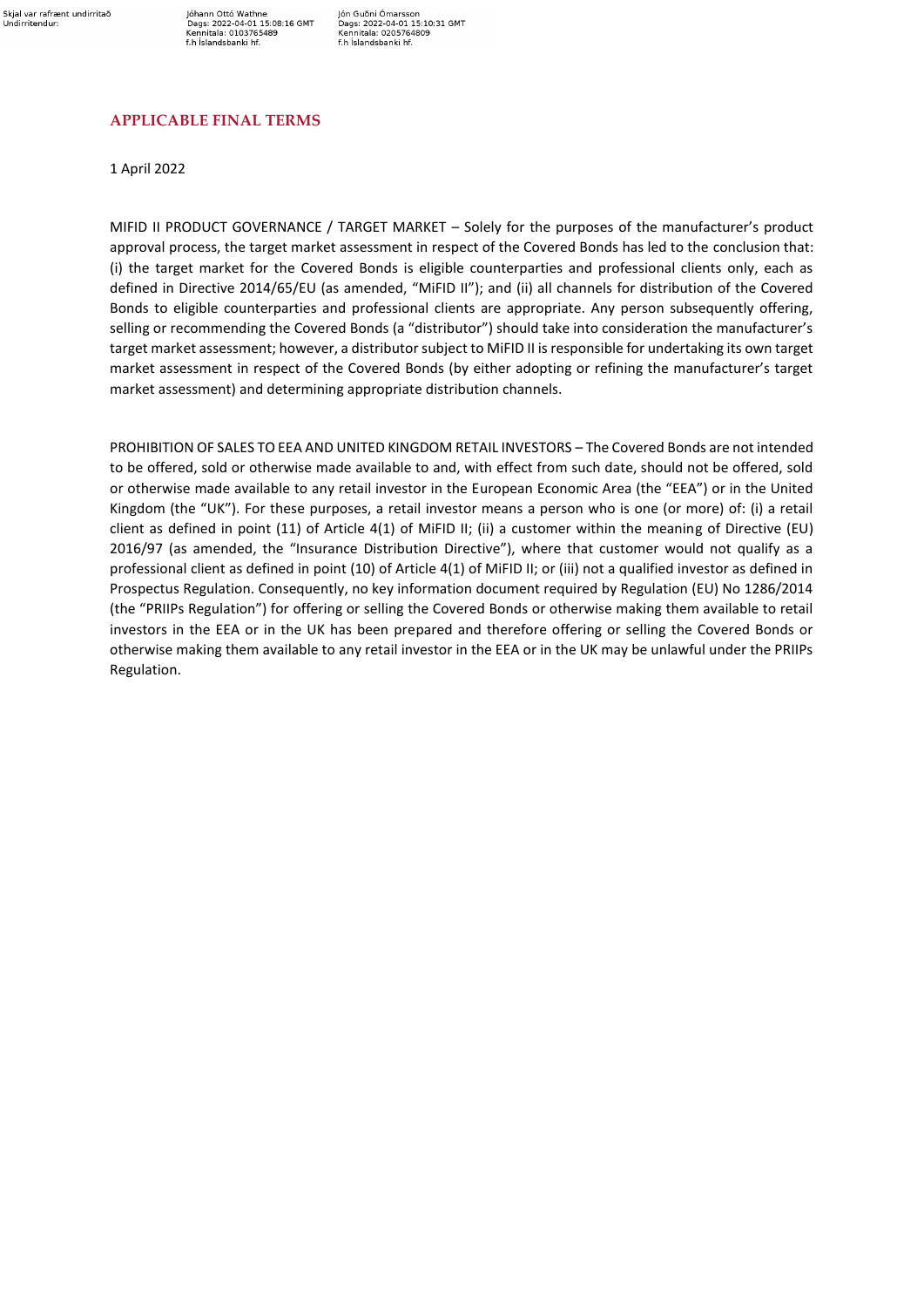#### **ÍSLANDSBANKI HF.**

#### **Legal entity identifier (LEI): 549300PZMFIQR79Q0T97**

## **Issue of 10,000,000,000 Fixed rate Covered Bonds under the ISK 270,000,000,000 Covered Bond Programme**

#### **PART A – CONTRACTUAL TERMS**

Terms used herein shall be deemed to be defined as such for the purposes of the Terms and Conditions of the Covered Bonds (the **Terms and Conditions**) set forth in the Base Prospectus dated 30 June 2021 This document constitutes the Final Terms of the Covered Bonds described herein for the purposes of Article 8(2) of the Prospectus Regulation and must be read in conjunction with the Base Prospectus and any supplements if applicable which constitute a base prospectus for the purposes of the Prospectus Regulation. Full information on the Issuer, and the offer of the Covered Bonds is only available on the basis of the combination of these Final Terms, the Base Prospectus and any supplements, if applicable. Copies of said Base Prospectus and any supplements, if applicable, are available for viewing on the Issuer's webpage, <https://www.islandsbanki.is/en/landing/about/investor-relations>and at the office of the Issuer at Hagasmári 3, 201 Kópavogur, Iceland.

| 1. | Issuer:                         |                                          | Íslandsbanki hf.                                     |
|----|---------------------------------|------------------------------------------|------------------------------------------------------|
| 2. |                                 |                                          |                                                      |
|    | i.                              | Series Number:                           | 14                                                   |
|    | ii.                             | Tranche Number:                          | $\overline{7}$                                       |
|    | iii.                            | Ticker:                                  | ISB CB 27                                            |
|    |                                 |                                          |                                                      |
| 3. |                                 | <b>Specified Currency or Currencies:</b> | <b>ISK</b>                                           |
| 4. |                                 | <b>Aggregate Nominal Amount:</b>         |                                                      |
|    | i.                              | Series:                                  | 53,840,000,000                                       |
|    |                                 |                                          |                                                      |
|    | ii.                             | Tranche:                                 | 10,000,000,000                                       |
| 5. | <b>Issue Price:</b>             |                                          | 91.7700 per cent. of the Aggregate Nominal<br>Amount |
| 6. | <b>Specified Denominations:</b> |                                          | 20,000,000                                           |
| 7. |                                 |                                          |                                                      |
|    | i.                              | <b>Issue Date:</b>                       | 6 April 2022                                         |
|    | ii.                             | Interest Commencement Date:              | <b>Issue Date</b>                                    |
| 8. |                                 |                                          |                                                      |
|    | i.                              | <b>Maturity Date:</b>                    | 16 September 2027                                    |
|    | ii.                             | <b>Extended Maturity Date:</b>           | Applicable                                           |
|    |                                 |                                          | The Extended Maturity Date is 16 September 2030      |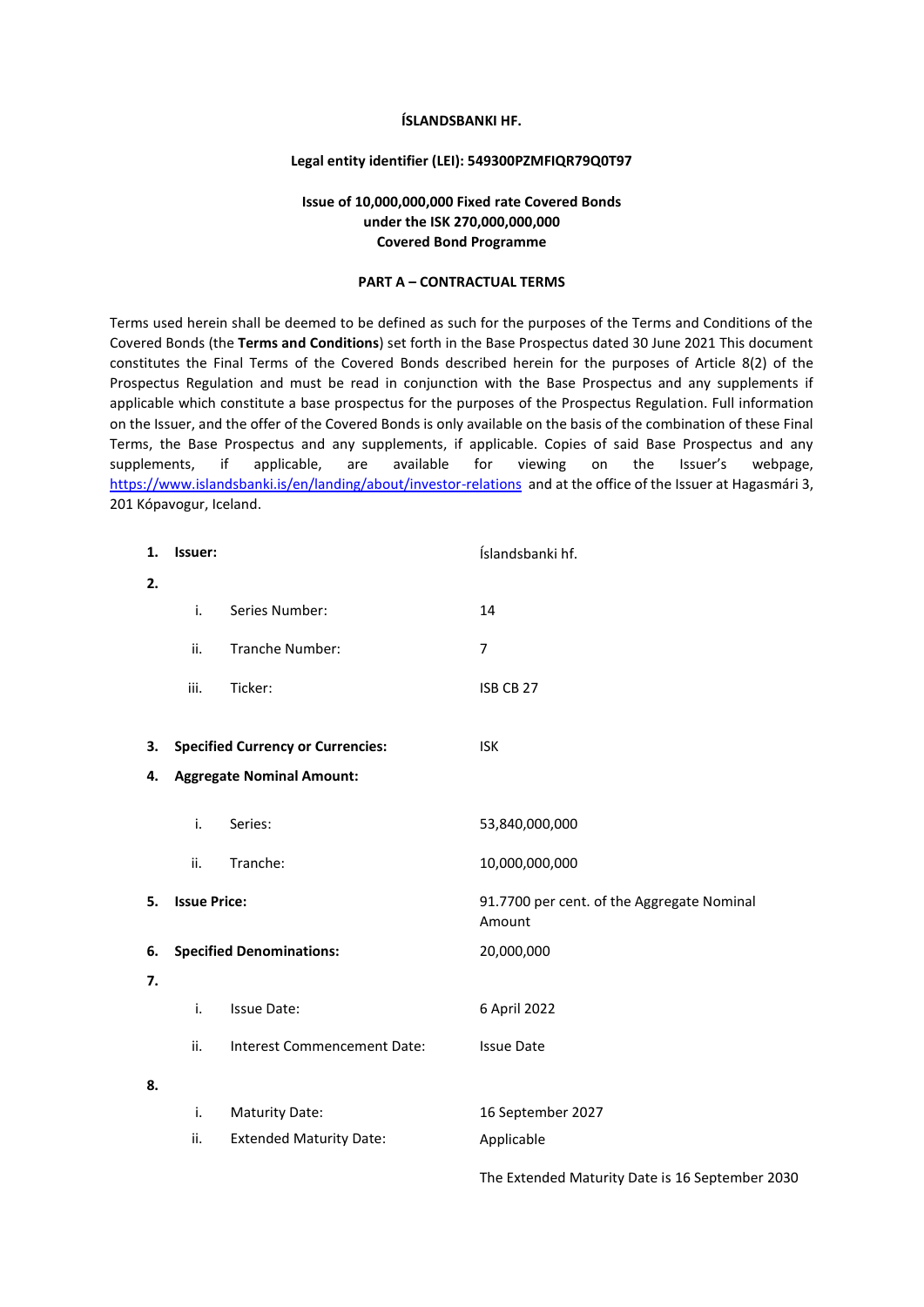|                                                                                                                                                         | i.                                                                   | Interest Basis to Maturity Date:                                       | 2.50 per cent. Fixed Rate                                                                                                                                                |  |  |
|---------------------------------------------------------------------------------------------------------------------------------------------------------|----------------------------------------------------------------------|------------------------------------------------------------------------|--------------------------------------------------------------------------------------------------------------------------------------------------------------------------|--|--|
|                                                                                                                                                         | ii.                                                                  | Interest Basis from Maturity Date to<br><b>Extended Maturity Date:</b> | 3.00 per cent. Fixed Rate                                                                                                                                                |  |  |
|                                                                                                                                                         |                                                                      | 10. Redemption/Payment Basis:                                          | Equal principal payments                                                                                                                                                 |  |  |
|                                                                                                                                                         | i.                                                                   | Payment Basis:                                                         | Equal principal payments                                                                                                                                                 |  |  |
|                                                                                                                                                         | ii.                                                                  | <b>Instalment Amounts:</b>                                             | Equal principal instalment amounts                                                                                                                                       |  |  |
|                                                                                                                                                         | iii.                                                                 | Instalment Dates:                                                      | The 16 <sup>th</sup> day in the months of March and<br>September each year up to and including the<br>Maturity Date. First Instalment Date being 16<br><b>March 2021</b> |  |  |
|                                                                                                                                                         |                                                                      | 11. Change of Interest Basis or<br><b>Redemption/Payment Basis:</b>    | Not Applicable                                                                                                                                                           |  |  |
|                                                                                                                                                         | 12. Call Option:                                                     |                                                                        | Not Applicable                                                                                                                                                           |  |  |
|                                                                                                                                                         |                                                                      | 13. Status of the Covered Bonds:                                       | Senior                                                                                                                                                                   |  |  |
|                                                                                                                                                         |                                                                      | 14. Approval for issuance of the Covered Bonds:                        |                                                                                                                                                                          |  |  |
|                                                                                                                                                         |                                                                      | Date of Board approval for issuance<br>of Covered Bonds obtained:      | 1 December 2021                                                                                                                                                          |  |  |
|                                                                                                                                                         |                                                                      | 15. Method of distribution:                                            | Non-syndicated                                                                                                                                                           |  |  |
|                                                                                                                                                         | <b>PROVISIONS RELATING TO INFLATION LINKED ANNUITY COVERED BONDS</b> |                                                                        |                                                                                                                                                                          |  |  |
|                                                                                                                                                         |                                                                      | 16. Inflation Linked Annuity Covered Bonds:                            | Not Applicable                                                                                                                                                           |  |  |
| PROVISIONS RELATING TO INFLATION LINKED EQUAL PRINCIPAL PAYMENT COVERED BONDS INCLUDING<br>COVERED BONDS WITH ONE PAYMENT OF PRINCIPAL ON MATURITY DATE |                                                                      |                                                                        |                                                                                                                                                                          |  |  |
|                                                                                                                                                         |                                                                      | 17. Inflation Linked Equal Principal Payment                           |                                                                                                                                                                          |  |  |

**Covered Bonds:** Not Applicable

# **PROVISIONS RELATING TO INTEREST (IF ANY) PAYABLE**

18. **Fixed Rate Covered Bond Provisions:** Applicable

**9.**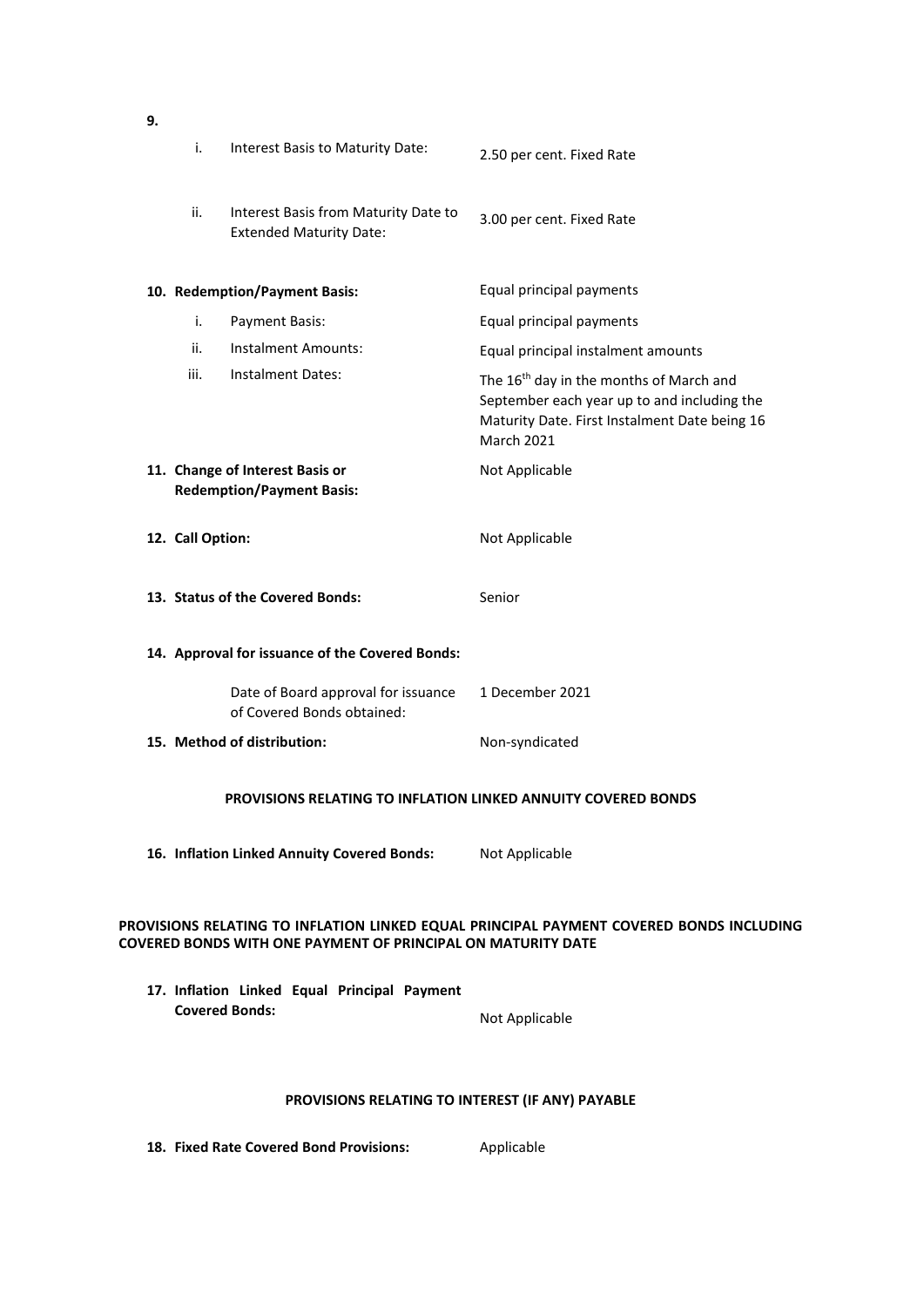|                                                           | i.                                                                                                                                  | Rate(s) of Interest to Maturity Date:                                                          | 2.50 per cent. per annum payable semi-annually in<br>arrear                                                                               |  |
|-----------------------------------------------------------|-------------------------------------------------------------------------------------------------------------------------------------|------------------------------------------------------------------------------------------------|-------------------------------------------------------------------------------------------------------------------------------------------|--|
|                                                           | ii.                                                                                                                                 | Rate(s) of Interest from Maturity<br>Date to Extended Maturity Date:                           | 3.00 per cent. per annum payable semi-annually in<br>arrear                                                                               |  |
|                                                           | iii.<br>Interest Payment Date(s):                                                                                                   |                                                                                                | First interest payment date on 16 March 2021, and<br>then 16 March and 16 September in each year up<br>to and including the Maturity Date |  |
|                                                           | iv.                                                                                                                                 | Day Count Fraction:                                                                            | 30E/360                                                                                                                                   |  |
|                                                           | ν.                                                                                                                                  | Other terms relating to the method<br>of calculating interest for Fixed Rate<br>Covered Bonds: | None                                                                                                                                      |  |
|                                                           | 19. Floating Rate Covered Bond Provisions:                                                                                          |                                                                                                | Not Applicable                                                                                                                            |  |
|                                                           | 20. Zero Coupon Covered Bond Provisions:                                                                                            |                                                                                                | Not Applicable                                                                                                                            |  |
|                                                           |                                                                                                                                     | PROVISIONS RELATING TO REDEMPTION                                                              |                                                                                                                                           |  |
|                                                           | 21. Issuer Call:                                                                                                                    |                                                                                                | Not Applicable                                                                                                                            |  |
|                                                           | 22. Final Redemption Amount of each Covered<br>Bond:                                                                                |                                                                                                | Not Applicable                                                                                                                            |  |
| <b>GENERAL PROVISIONS APPLICABLE TO THE COVERED BONDS</b> |                                                                                                                                     |                                                                                                |                                                                                                                                           |  |
|                                                           |                                                                                                                                     | 23. New Global Covered Bond:                                                                   | No                                                                                                                                        |  |
|                                                           | 24. Form of Covered Bonds:                                                                                                          |                                                                                                | VS System Covered Bonds                                                                                                                   |  |
|                                                           | 25. Additional Financial Centre(s) or other<br>special provisions relating to Payment Days:                                         |                                                                                                | Not Applicable                                                                                                                            |  |
|                                                           | 26. Talons for future Coupons or Receipts to be<br>attached to definitive Covered Bonds (and<br>dates on which such Talons mature): |                                                                                                | No                                                                                                                                        |  |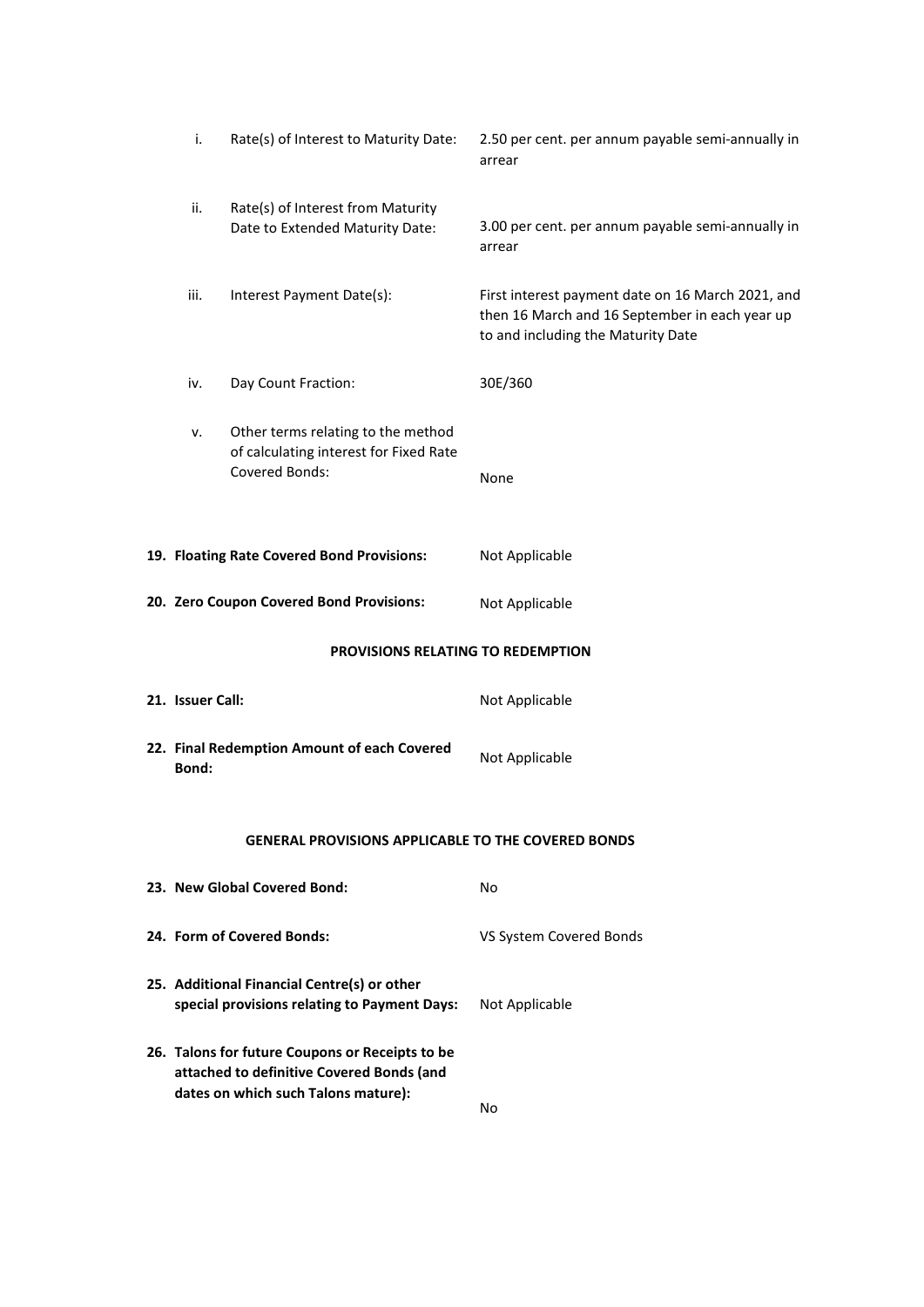| 27. Details relating to Partly Paid Covered<br>Bonds: amount of each payment comprising<br>the Issue Price and date on which each<br>payment is to be made and consequences of<br>failure to pay, including any right of the<br>Issuer to forfeit the Covered Bonds and<br>interest due on late payment: |                                            | Not Applicable                                                                                                                                                 |  |
|----------------------------------------------------------------------------------------------------------------------------------------------------------------------------------------------------------------------------------------------------------------------------------------------------------|--------------------------------------------|----------------------------------------------------------------------------------------------------------------------------------------------------------------|--|
| <b>Bonds:</b>                                                                                                                                                                                                                                                                                            | 28. Details relating to Instalment Covered |                                                                                                                                                                |  |
| i.                                                                                                                                                                                                                                                                                                       | Instalment Amount(s):                      | Equal principal instalment amounts                                                                                                                             |  |
| ii.                                                                                                                                                                                                                                                                                                      | Instalment Date(s):                        | The 16 <sup>th</sup> day in the months of March and September<br>each year up to and including the Maturity Date. First<br>Instalment Date being 16 March 2021 |  |
|                                                                                                                                                                                                                                                                                                          | 29. Redenomination applicable:             | Redenomination not applicable                                                                                                                                  |  |
| 30. Other final terms:                                                                                                                                                                                                                                                                                   |                                            | Not Applicable                                                                                                                                                 |  |

# **DISTRIBUTION**

| 31. |     |                                                 | Not Applicable   |
|-----|-----|-------------------------------------------------|------------------|
|     | İ.  | If syndicated, names of Managers:               |                  |
|     | ii. | Stabilising Manager (if any):                   | Not applicable   |
|     |     | 32. If non-syndicated, name of relevant Dealer: | Íslandsbanki hf. |
|     |     | 33. Additional selling restrictions:            | Not Applicable   |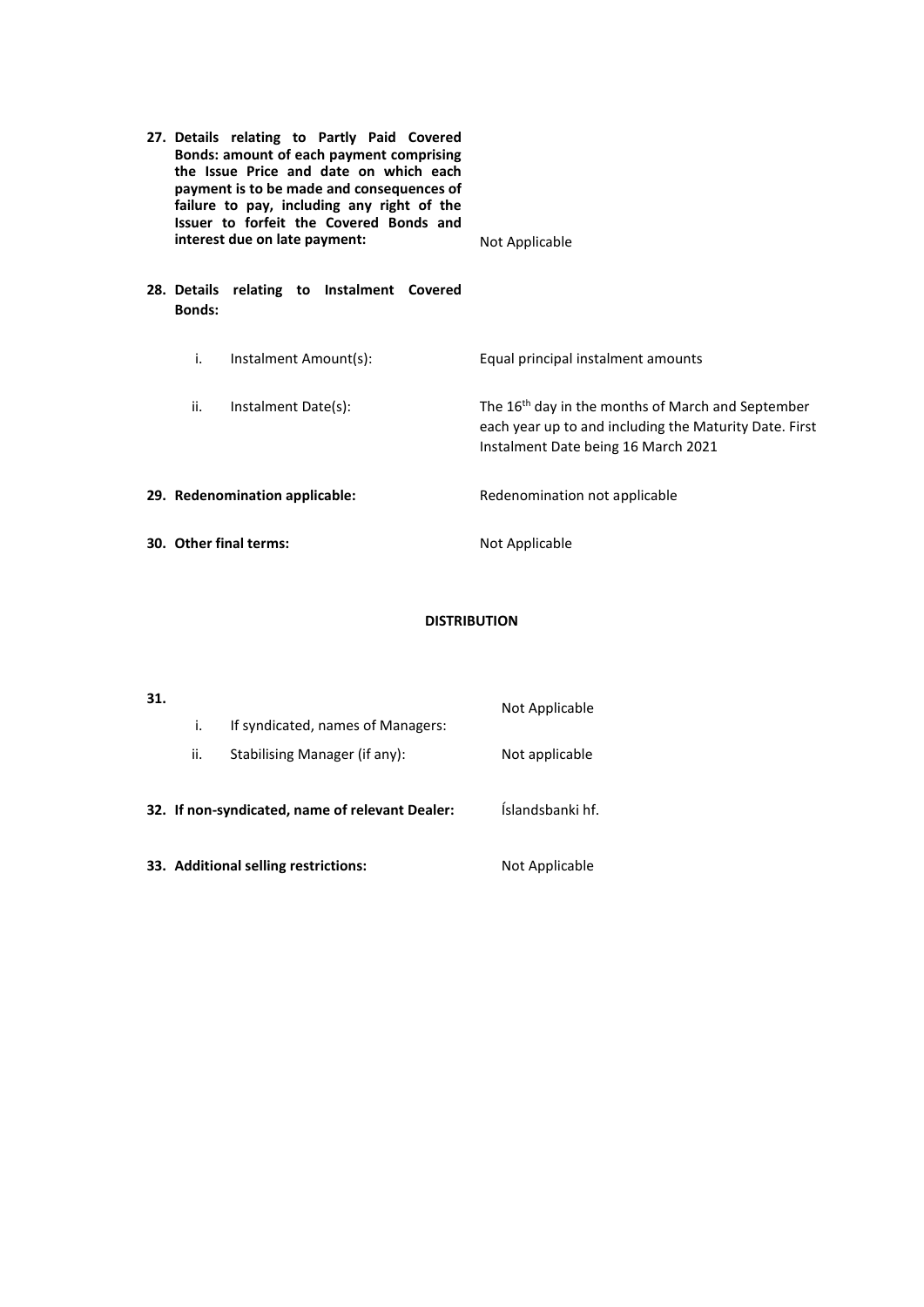## **LISTING AND ADMISSION TO TRADING APPLICATION**

These Final Terms comprise the final terms required to list and have admitted to trading the issue of Covered Bonds described herein pursuant to the ISK 270,000,000,000 Covered Bond Programme of Íslandsbanki hf.

### **RESPONSIBILITY**

The Issuer accepts responsibility for the information contained in these Final Terms.

Signed on behalf of the Issuer:

By: 

*Duly authorised*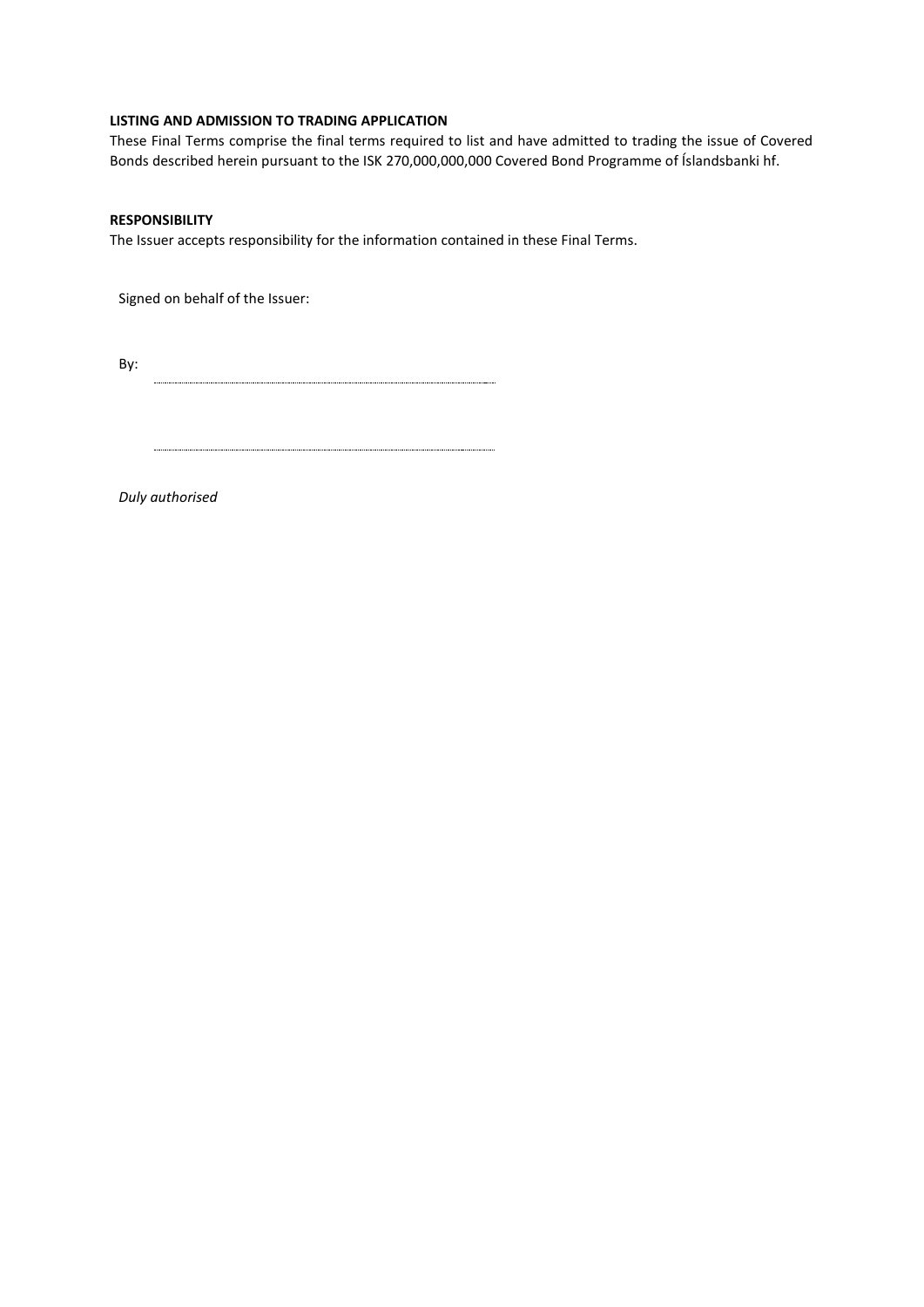## **PART B – OTHER INFORMATION**

#### **1. LISTING**

|                 | i.  | Listing:              | NASDAQ Iceland                                                                                                                                     |
|-----------------|-----|-----------------------|----------------------------------------------------------------------------------------------------------------------------------------------------|
|                 | ii. | Admission to trading: | Application has been made for the Covered Bonds to<br>be admitted to trading on NASDAQ Iceland with effect<br>from with effect from the issue date |
| 2. RATING       |     |                       | Not Applicable                                                                                                                                     |
| 3. NOTIFICATION |     |                       | Not Applicable                                                                                                                                     |

#### **4. INTERESTS OF NATURAL AND LEGAL PERSONS INVOLVED IN THE ISSUE**

Save for any fees payable to the Dealer, so far as the Issuer is aware, no person involved in the issue of the Covered Bonds has an interest material to the issue.

## **5.USE OF PROCEEDS, ESTIMATED NET PROCEEDS AND TOTAL EXPENSES**

|      | Use of proceeds:          | For general funding purposes of the Issuer |
|------|---------------------------|--------------------------------------------|
| ii.  | Estimated net proceeds:   | Not applicable                             |
| iii. | Estimated total expenses: | 135.500                                    |

## **6. YIELD** (*Fixed Rate Covered Bonds only)*

| Indication of yield: | 5.72% |
|----------------------|-------|
|----------------------|-------|

#### **7.HISTORIC INTEREST RATES** (*Floating Rate Covered Bonds Only*)

Not Applicable.

# **8. PERFORMANCE OF CPI, EXPLANATION OF EFFECT ON VALUE OF INVESTMENT AND ASSOCIATED RISKS AND OTHER INFORMATION CONCERNING THE UNDERLYING** *(Inflation Linked Annuity Covered Bonds and Inflation Linked Equal Principal Payment Covered Bonds Only)*

Not Applicable